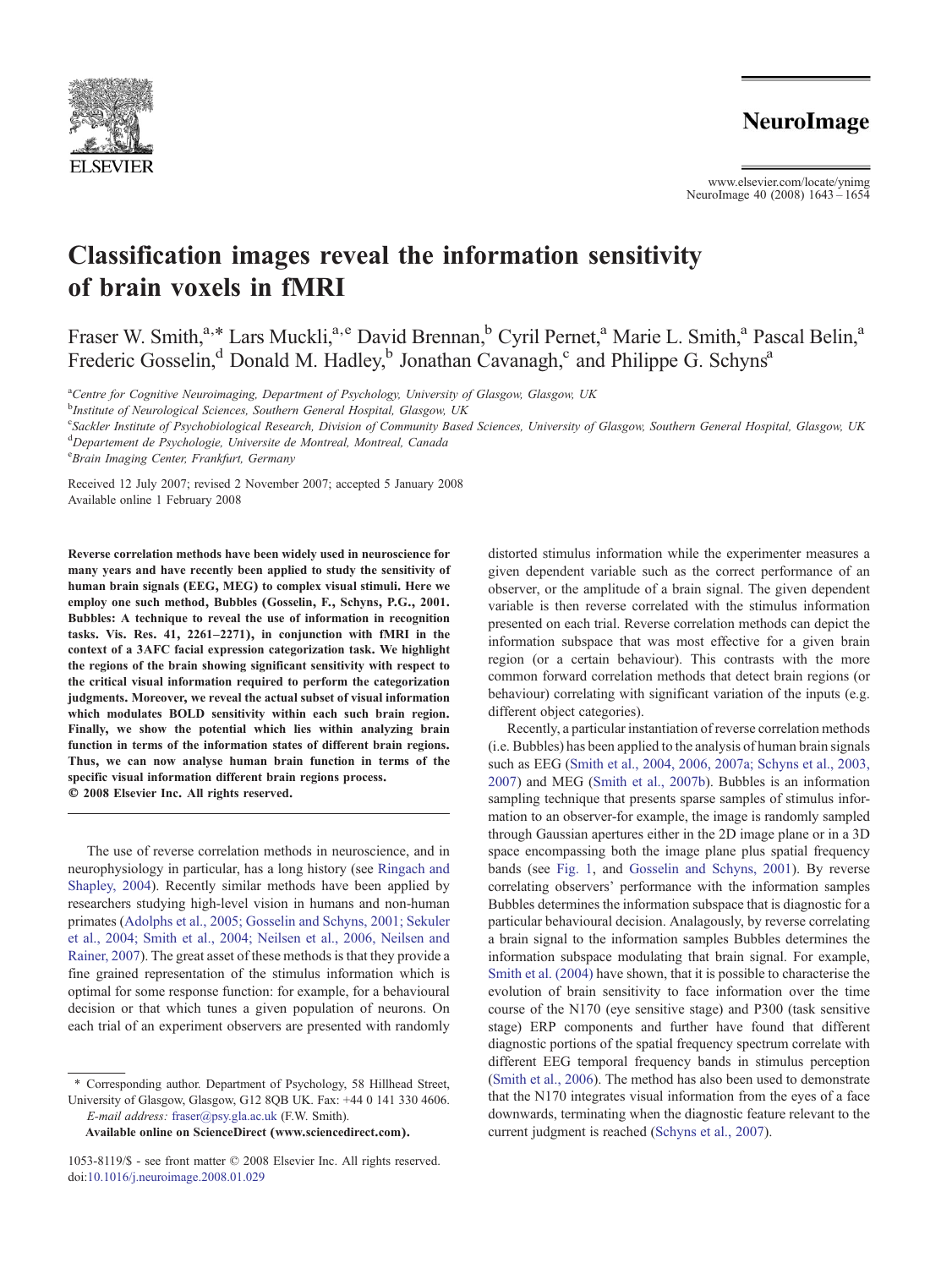<span id="page-1-0"></span>

Fig. 1. Examples of original (first row) and sparse stimuli used (second row), and (bottom two rows) behavioural classification images (thresholded and mulitplied with an appropriate original stimulus image) revealing the diagnostic visual information required by each observer (rows) for each expression (columns).

Building on these lines of research, we sought to apply Bubbles to the analysis of fMRI data. Standard methods of fMRI data analysis involve the contrast of activation patterns obtained from a small number of experimental conditions of interest, relying essentially on a subtractive method. Such methods do not have much power to resolve questions regarding the fine-grained response properties of given voxels in the human brain, beyond a basic correlation of a given voxel with a given experimental condition. More recent analysis methods (e.g. [Kamitani and Tong, 2005;](#page-11-0) [Haynes and Rees., 2005; Haxby et al., 2001; Kriegeskorte et al.,](#page-11-0) [2006\)](#page-11-0) have shown that it is possible to find reliable brain sensitivity to specific types of information (e.g. visual category, orientation) that is distributed weakly across many voxels, when the approach is

multivariate. Hence this kind of sensitivity is not evident from standard, univariate, methods of analysis.

The Bubbles method, like the newer multivariate techniques, goes beyond standard methods of fMRI data analysis. The power of Bubbles, however, is to provide a fine-grained description (2D image) of the response properties of each individual voxel (these can be summed across a collection of voxels to represent a region of the brain) with respect to the visual information contained in complex stimuli (hence it is *univariate* in the present implementation). That is, in terms of describing what features of some (reasonably complex) input stimulus (such as a face) correlate with modulations of signal amplitudes at each specific voxel (i.e. to find the "optimal" stimulus for each voxel relative to the given task). Thus, for instance, we might expect a set of brain regions to highly correlate with the presentation of the eyes when participants make fearful judgments to faces (i.e. the diagnostic information), whereas to the mouth when participants make happy judgments (e.g. [Smith et al., 2005; Adolphs](#page-11-0) [et al., 2005; Schyns et al., 2007\)](#page-11-0).

It is unclear from work using standard subtractive methods what the regions usually activated in such expression categorisation tasks actually do, in terms of the face information they are sensitive to. Hence the potential of Bubbles is to provide such a characterisation, an important step to depict the brain as an information processing system ([Smith et al., 2007a,b\)](#page-11-0).

Our observers performed a 3AFC expressions categorization task where they had to decide whether each sparsely sampled face (see Fig. 1 and Methods) was a happy, fearful or neutral face. We concurrently measured the fMRI BOLD signal elicited. We reverse correlated BOLD amplitudes to information samples, after appropriate preprocessing, to reveal the 'information states' of each voxel in the brain. That is, to reveal the facial information modulating each voxel across different emotional expressions.

# Methods

#### Stimuli

Original face stimuli were gray-scale images of five females and five males taken under standardized illumination, each displaying three facial expressions (happy, fearful, neutral). All 30 stimuli (normalized for the location of the nose and mouth) complied with the Facial Action Coding System (FACS; [Ekman and Friesen,](#page-10-0) [1978\)](#page-10-0), and form part of the California Facial Expressions (CAFE) database ([Dailey et al., 2001\)](#page-10-0).

#### Participants

Two adult subjects (ETS and EGA) with normal (or corrected to normal) vision participated in the study. Both gave informed consent prior to taking part in the experiment. The procedure of the experiment was approved by the local ethics committee in Frankfurt.

# Imaging Methods

Participants performed multiple runs of the present experiment (ETS — 20; EGA — 12), with between four and six runs collected in each scanning session. Different scanning sessions were performed on different days. During each functional run, we acquired 572 EPI image volumes (17 slices, 3 Tesla Siemens Allegra and Trio, TR = 1000 ms, TE = 30 ms, FA =  $62$ ,  $3.1 \times 3.1 \times 4$  mm, PACE motion correction, PSF distortion correction [\(Zeng and Constable, 2002;](#page-11-0)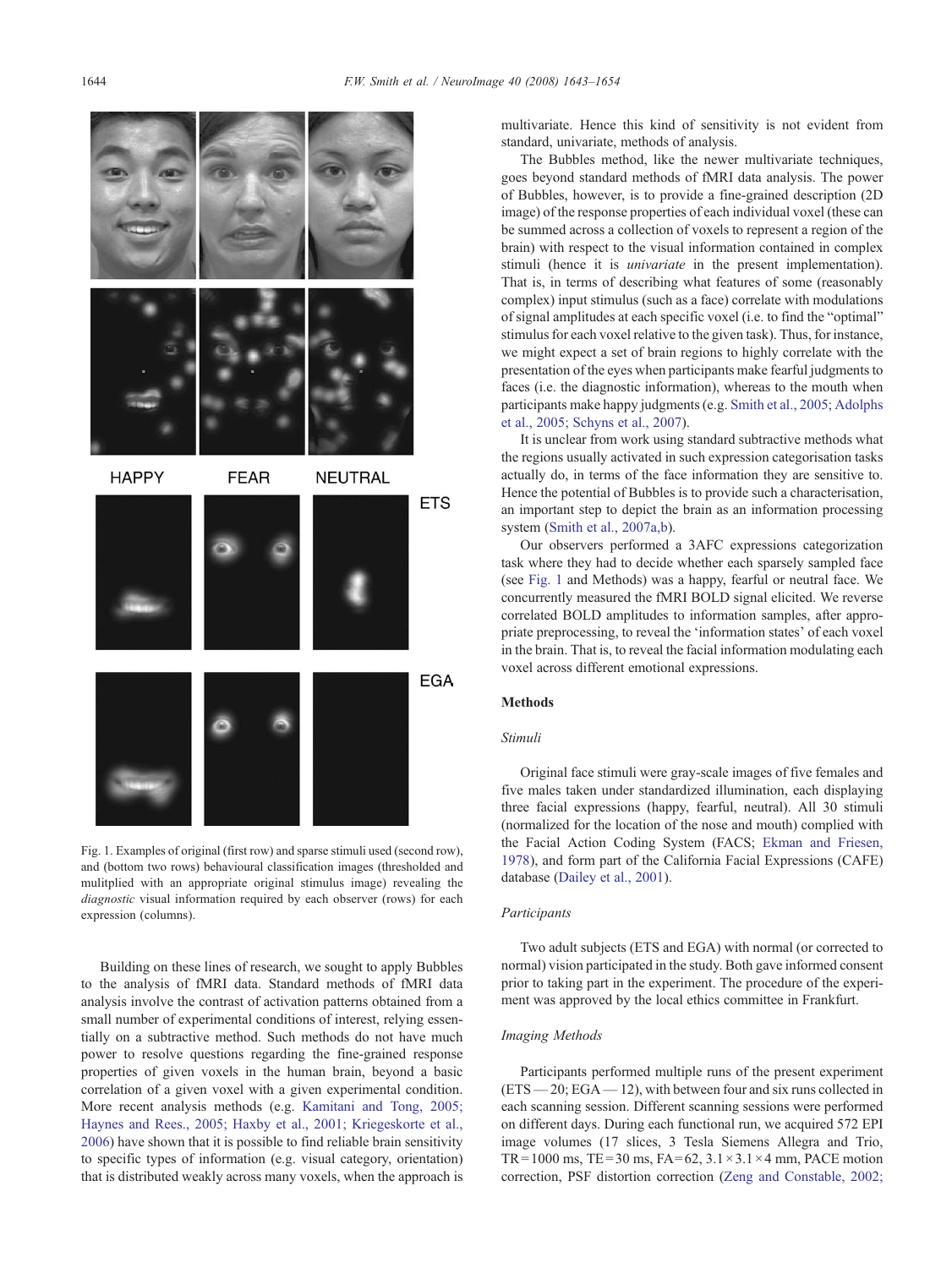[Zaitsev et al., 2004\)](#page-11-0)) resulting in 11,440 EPI image volumes for ETS and 6,864 for EGA. In addition we acquired a high resolution 3D anatomical reference scan (magnetization-prepared rapid acquisition gradient echo MPRAGE sequence, TR, 2000 ms; TE, 4.38 ms; FA, 15°; FOV, 240; voxel size,  $1 \times 1 \times 1$  mm<sup>3</sup>) for the first scanning session and lower resolution reference scans (3D MPRAGE, TR, 1240 ms; TE, 2.6 ms; voxel size,  $1 \times 1 \times 2$  mm<sup>3</sup>) in some of the subsequent scanning sessions, which were later aligned to the first high resolution reference scan. MR Imaging was performed at the Brain Imaging Center in Frankfurt (BIC-Frankfurt).

# Experimental Paradigm

Prior to the experimental runs in the scanner, participants had to achieve a criterion level (95%) of performance in expression classification of the original face images used in the experiment. Participants performed multiple runs of the main experiment, where each run consisted of 138 trials. We discarded the first three trials from each run in order to compensate for signal stabilisation. We further controlled the assignment of expression to trials for a history of two previous trials. Within each run each expression was repeated 45 times (excluding the first three trials) across 10 identities, with the repetition of each identity for each expression counterbalanced across couplets of runs. On each trial participants were presented with a sparse version of one face (see [Fig. 1,](#page-1-0) visual angle of approximately 7 by 4.5 degrees), which we generated by randomly sampling the 2D image space with Gaussian apertures (sigma = 0.28 degrees of visual angle), using the Bubbles technique [\(Gosselin and Schyns, 2001\)](#page-11-0). A different but constant number of apertures were used for each expression based on pilot work, with different participants, estimating the number required to keep participants at 75% correct for each expression (17, 29 and 34, for happy, fear and neutral respectively). Note that we only include the neutral condition in order to obtain a reasonable level of task complexity: if we only include happy and fear we risk observers being able to determine the expression category solely on the basis of one feature (such as the presence or absence of the wide open mouth) and hence not process important information for the other category (i.e. the eyes in fear). Including the neutral condition lessens the chance of observers adopting such a strategy. As such, the fMRI data of the neutral condition is not analysed in the present paper.

Participants had to judge the expression of the sparse stimulus (happy, fearful or neutral) by pressing the appropriate response key. A fixation marker (a small black and white checkerboard, 0.1X0.1 degrees) remained on the centre of the screen throughout all trials in each run. After the first 400 ms of each trial (fixation), a sparse stimulus appeared for 400 ms. There was then a response interval of 3200 ms. Participants were required to maintain fixation on the checkerboard throughout each run in order to decrease the chance of any eye movements affecting the data.

#### Classification Image Analysis  $(1)$  — behaviour

On each trial of the expression categorization task, the randomly located Gaussian apertures make up a two-dimensional mask (the bubble mask) that reveals a sparse face. Observers will tend to be correct when this sampled information is diagnostic for the categorization of the considered expression. To identify the image features used for each facial expression categorization, the probability of being correct was computed per pixel. We compute this by summing together all the bubble masks leading to correct categorizations, for a given expression, and dividing the result by the sum of all bubble masks shown (for correct and incorrect categorizations) for that expression. This is analogous to performing a least-square multiple regression. These probabilities were then transformed into Z-scores and thresholded to locate the statistically significant regions ( $p<0.05$ , Cluster Test, [Chauvin et al., 2006\)](#page-10-0) corresponding to the features used to accurately perform the categorization of each expression. If multiplied with the original face image the thresholded Z-score maps (see [Fig. 1\)](#page-1-0) reveal the essential information necessary for performing the categorization correctly: we refer to such information as the diagnostic information.

### Classification Image Analysis (2) — brain

The following steps were carried out independently for each observer. Functional data for each run of the experiment were slice time corrected, corrected for 3D motion, temporally filtered (high pass filtered at 0.01 Hz, and linearly detrended), and finally spatially normalised into the Talairach space with Brain Voyager QX (Brain Innovation, Maastricht, The Netherlands). Further analysis was carried out in Matlab (Mathworks, Massachusetts, US). For every trial, for each voxel and run, we select out the BOLD amplitude value at a relatively early time point where we expected the haemodynamic response function to capture valuable information, which here we took at 4 s post-stimulus onset. We chose this delay after preliminary analyses, similar to those which we report below, demonstrated that good visual information sensitivity was found here. We then Z-scored the selected BOLD data independently for each voxel within each run.

For each voxel, independently for each expression, we define the classification image as the sum of all the bubble masks leading to greater than that voxel's median BOLD amplitude, minus the sum of all the bubble masks leading to less than that voxel's median BOLD amplitude (see [Fig. 2](#page-3-0)). Thus we have one classification image per voxel, per expression and per observer. The classification image describes what visual information modulates BOLD activity for a given voxel, expression and observer.

### Diagnostic Information Sensitivity

We measure the diagnostic information sensitivity of each voxel, for a given expression and observer, by Pearson-correlating the raw classification image (i.e. unthresholded) obtained for each voxel with a diagnostic template (thresholded, liberally at  $z > 1.96$ ) obtained from behaviour (see [Figs. 1 and 2](#page-1-0)). This allows us to produce an r-map of the brain where high values indicate regions which are highly sensitive (i.e. have higher BOLD signal) to the information required to perform the task. Note that we correlate both a mouth (diagnostic template for happy) and an eyes (diagnostic template for fear) template with the voxel-based classification images for each expression independently. This allows us to separate out brain regions which are sensitive to diagnostic information from those sensitive to specific visual features across the expressions. Thus we obtain four r-maps for each observer, consisting of both a mouth (diagnostic for happy; non-diagnostic for fear) and an eyes (diagnostic for fear; non-diagnostic for happy) sensitivity map for each expression (happy and fear) analysed.

#### Significance of r-maps

We need to devise a method which will allow us to infer which voxels, in a given r-map, display a non-chance relationship (r-value)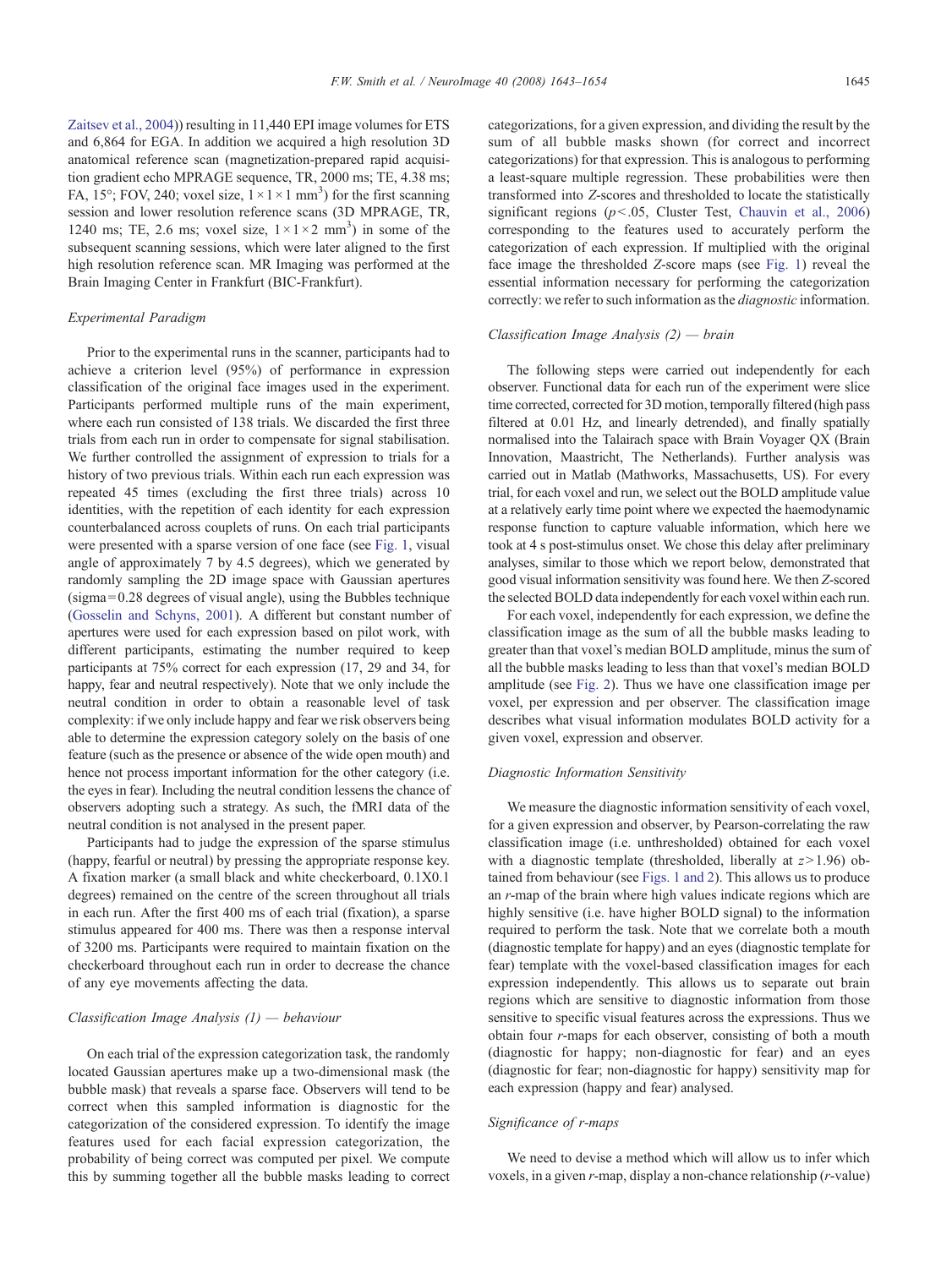<span id="page-3-0"></span>

Fig. 2. Flow diagram indicating the main stages of fMRI data analysis. For a given observer, expression and voxel, we sort the bubble masks into two sums, those associated with greater and those associated with less than median BOLD amplitude. We form the voxel-based classification image as the difference of these two image sums. We then correlate all the voxel-based classification images, for a given expression and observer, with both a mouth (diagnostic for happy) and an eyes (diagnostic for fear) feature template, resulting in a mouth and an eyes r-map for that specific expression and observer.

with the relevant template. In order to assess the significance of the rvalues in our r-maps, we perform a randomisation test where we create a series of null distributions, one per voxel, independently for each expression, observer and template (note we have an independent set of classification images for each expression and observer). To create one such series, we randomly permute the mapping of BOLD amplitudes to bubble masks 999 times, while each time using the given mapping to create a classification image for each voxel (this preserves within each random mapping the intercorrelational structure of the real BOLD data). We correlate, on each mapping, each voxel's classification image with the relevant template to obtain the set of r-values for that mapping. The null distribution for any voxel is simply the distribution of  $r$ -values which we obtain for that voxel across the 999 random mappings. The (onesided)  $p$  value for a given voxel is simply the probability of observing the actual  $r$ -value (or greater) in the null distribution (we compute it as the number of times a value equal to, or greater than the actual  $r$  occurs in the null distribution, as our hypothesis is one sided). Thus we obtain a  $p$ -map for each expression, template and observer. Finally, in order to correct for multiple comparisons, we set a cluster level threshold (see [Goebel et al., 2006; Forman et al., 1995\)](#page-11-0) for each p-map independently, based on keeping the probability of observing a false positive cluster at 0.05 (voxel-wise p values are first thresholded at  $p \le 0.05$  in this procedure).

# Information States of Brain Regions

In addition to discovering where significant information sensitivity is present across the brain, we also want to be able to describe the specific visual information each sensitive region is maximally modulated by. To describe the information state of a whole brain region, i.e. a cluster of voxels displaying significant information sensitivity (such as left Anterior Cingulate or right Fusiform Gyrus) for a particular observer, expression and

Table 1

|  |  |  |  | Regions showing significant information sensitivity for each combination of observer, expression and feature template |  |
|--|--|--|--|-----------------------------------------------------------------------------------------------------------------------|--|
|  |  |  |  |                                                                                                                       |  |

| Observer   | Expression | Template    | Region                   | Laterality | TAL            | Cluster size |
|------------|------------|-------------|--------------------------|------------|----------------|--------------|
| <b>ETS</b> | Happy      | $D$ (mouth) | Anterior cingulate       | Left       | $-4425$        | 645          |
|            |            |             |                          | Right      | 7 3 6 8        | 384          |
|            |            |             | Posterior cingulate      | Right      | $3 - 5917$     | 303          |
|            |            |             | Middle temporal gyrus    | Right      | $41 - 6428$    | 412          |
|            |            |             | Inferior occipital gyrus | Left       | $-10 - 92 - 7$ | 490          |
| <b>ETS</b> | Happy      | AD (eyes)   | Nil                      |            |                |              |
| <b>ETS</b> | Fear       | $D$ (eyes)  | Superior frontal gyrus   | Left       | $-234139$      | 340          |
| <b>ETS</b> | Fear       | AD (mouth)  | Lingual gyrus            | Right      | $17 - 89 - 4$  | 506          |
|            |            |             | Cuneus                   | Left       | $-4 - 7221$    | 313          |
|            |            |             | Parahippocampal gyrus    | Left       | $-16 - 30 - 3$ | 308          |
| EGA        | Happy      | $D$ (mouth) | Insula                   | Right      | $44 - 212$     | 328          |
|            |            |             | Precuneus                | Right      | $13 - 57$ 19   | 400          |
| EGA        | Happy      | AD (eyes)   | Nil                      |            |                |              |
| EGA        | Fear       | $D$ (eyes)  | Nil                      |            |                |              |
| EGA        | Fear       | AD (mouth)  | Nil                      |            |                |              |

p-maps were thresholded at  $p \le 0.05$  voxel wise and further cluster size thresholded to ensure the probability of observing a false positive cluster was  $\le 0.05$ . D=diagnostic template, AD=anti-diagnostic template.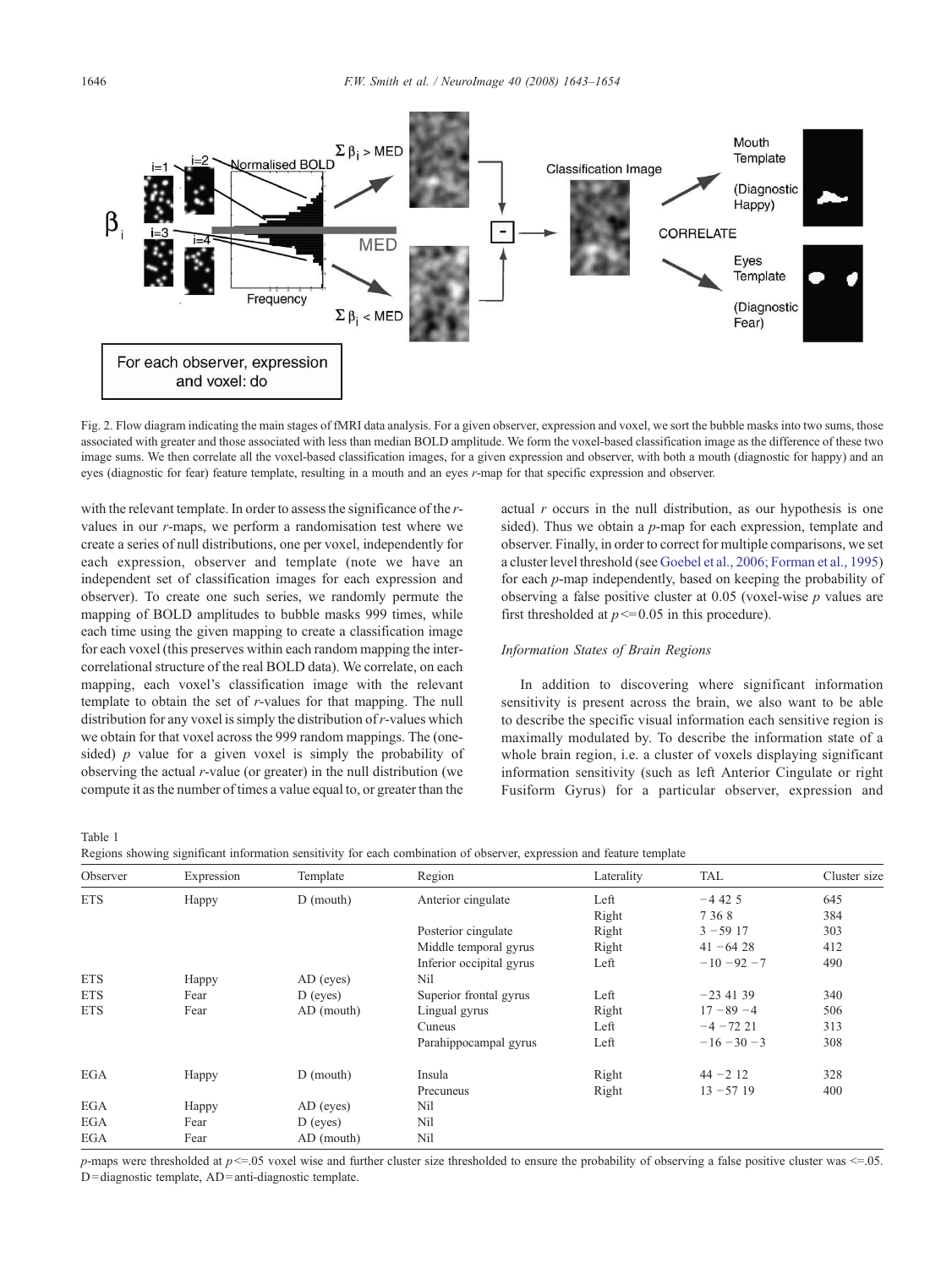<span id="page-4-0"></span>template, we sum together all the voxel-based classification images (across voxels) within that region for the given observer and expression, and threshold the resulting image at  $z \geq 1.96$  to reveal the visual information which modulates activity within this region.

# Reverse Analysis

In order to corroborate our analysis we performed a reverse analysis: independently for each observer, we ran a GLM with four regressors. Each regressor represented, for a given expression, the



Fig. 3. Regions displaying significant diagnostic information sensitivity on happy trials. (A) Regions displaying significant sensitivity to the mouth (diagnostic feature; excluding right anterior cingulate, first row) and the visual information each region is responding to (second row) for ETS. (B) Regions displaying significant sensitivity to the mouth (diagnostic feature; first row) and the visual information each region is responding to (second row) for EGA.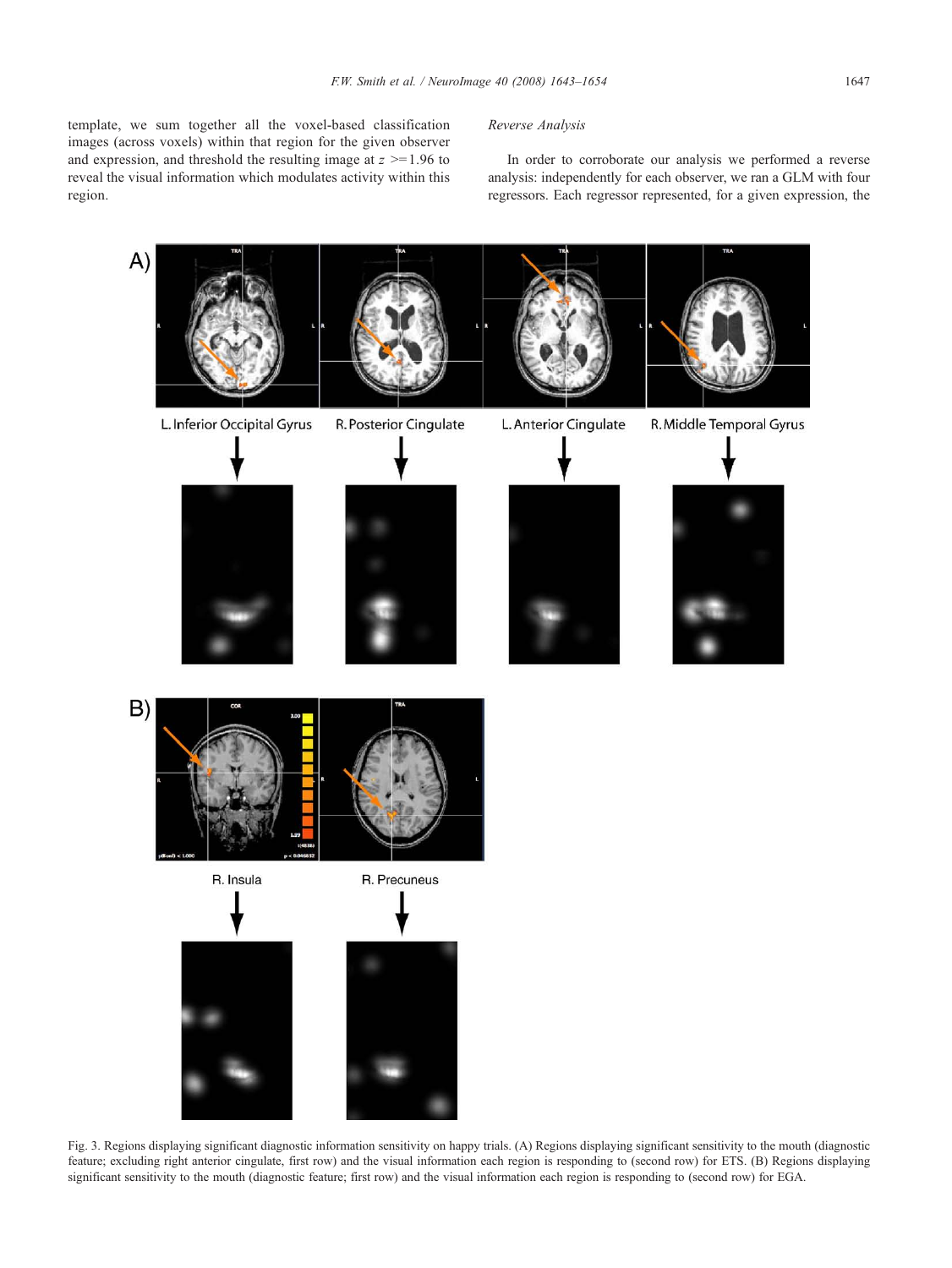<span id="page-5-0"></span>

Fig. 4. Regions displaying significant sensitivity on fear trials for observer ETS. The first column shows the brain region significantly sensitive to the eyes (diagnostic feature; upper row) along with the visual information this region responds to (lower row) while the remaining columns show those brain regions significantly sensitive to the mouth (non-diagnostic feature; upper row) and the visual information each region is responding to.

correlation between each bubble mask shown, and a given feature template (i.e. mouth or eyes; two expressions  $\times$  two features = 4 regressors). This allows us to search for voxels displaying a significant relation between BOLD amplitude and the amount of visual feature (mouth or eye) information revealed. We performed this analysis first of all using a HRF sample point of 4 s poststimulus (for comparability to our forward analysis). Due to the relative ease with which such an analysis can be run in comparison with our forward analysis, we also ran the analysis sampling the HRF every second between 2 and 8 s post stimulus for a richer representation of the underlying effects.

#### Results and discussion

We show, in [Fig. 1,](#page-1-0) the visual information which each participant required to correctly classify the sparse faces for each expression (note we do not analyse the neutral condition in what follows). Replicating previous work, we find that the eyes are especially important for correct classification of fear whereas the mouth is important for correct classification of happy faces (e.g. [Smith et al., 2005; Adolphs et al., 2005; Schyns et al., 2003\)](#page-11-0). Independently for each observer and expression, we Pearsoncorrelated their voxel-based classification images with both an eye (diagnostic for fear) and a mouth (diagnostic for happy) feature template (see Methods, Diagnostic Information Sensitivity). Significant regions (voxel wise  $p \le 0.05$ , cluster level  $p \le 0.05$ , cluster size of 300 voxels) of information sensitivity for each combination of expression, feature template, and observer are reported in [Table 1.](#page-3-0)

# Regions of Brain Sensitivity to Diagnostic Information

[Fig. 3A](#page-4-0) shows the brain regions, for observer ETS on happy trials, responding significantly to diagnostic information (the mouth) alongside the face information each region is sensitive to. We find significant sensitivity in the anterior cingulate bilaterally and in right posterior cingulate. These regions are known to be important in the processing of facial emotion (e.g. [Bush et al.,](#page-10-0) [2000; Britton et al., 2006](#page-10-0) — anterior; [Winston et al., 2003a](#page-11-0) anterior and posterior). In addition, we find significant sensitivity in both the right middle temporal gyrus and in left inferior occipital gyrus, both of which are areas important in face perception ([Haxby](#page-11-0) [et al., 2000\)](#page-11-0) and have been found active in facial expression tasks, albeit for different expressions than happy (e.g. [Fitzgerald et al.,](#page-10-0) [2005\)](#page-10-0). [Fig. 3](#page-4-0)A also shows the face information each of these regions is maximally sensitive to: thus we can ascribe specific information content to the processing of each of these regions. We are the first to demonstrate that this putative network of regions important in emotion recognition is highly sensitive to the face information needed for correct behavioural performance (note that no significant sensitivity to the eyes is found anywhere in the brain on happy trials).

Turning now to the same condition for observer EGA (see [Fig.](#page-4-0) [3](#page-4-0)B), we find two different regions showing significant sensitivity: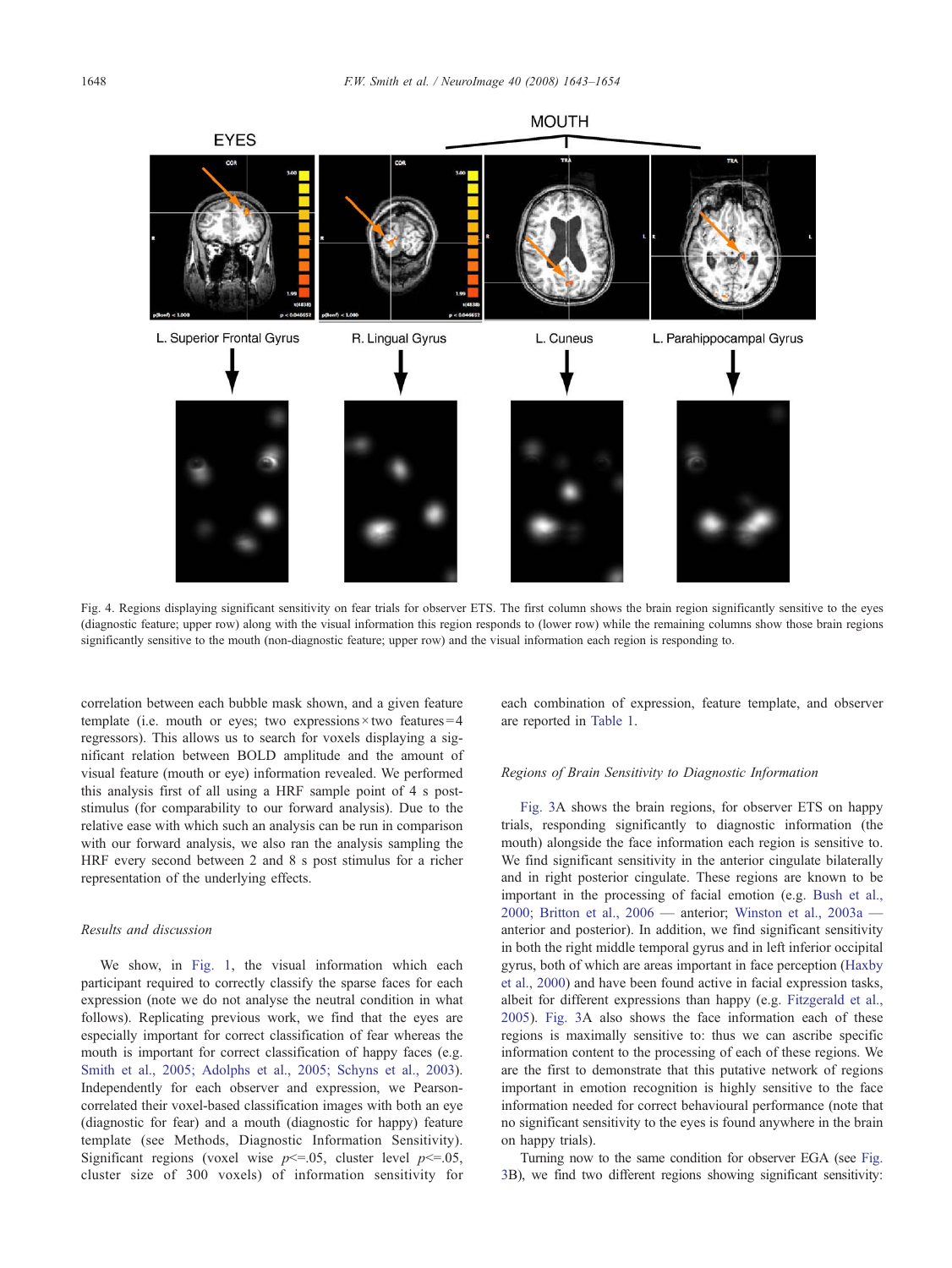

Happy - Bubbles (Randomization Test) Method  $\sim$ Happy - GLM Method

<span id="page-6-0"></span> $\mathsf{A}$ 



#### Fear - Bubbles (Randomization Test) Method  $\sim 1$ Fear - GLM Method  $\mathbb{R}^n$

Fig. 5. Comparison of forward (Bubbles) and reverse (GLM) analysis methods. (A) Comparison of the two methods for diagnostic (mouth) information on happy trials (Bubbles-blue; GLM-green). (B) Comparison of the two methods for diagnostic (eyes) information on fear trials (Bubbles — red; GLM — yellow). Note that we use a different threshold for each method (Bubbles  $t>1.5$ ; GLM  $t>1.8$ ) reflecting the relative power of each method to detect significant regions. AC=Anterior Cingulate; MTG=Middle Temporal Gyrus; SFG=Superior Frontal Gyrus.

right insula and right parietal cortex (precuneus). The insula is another structure that has been found to be important in expression tasks (e.g. [Winston et al., 2003a; Britton et al., 2006; Adolphs, 2002\)](#page-11-0) while precuneus activation has also been reported (e.g. [Wang et al.,](#page-11-0) [2004; Habel et al., 2005](#page-11-0), with respect to induction of sad emotions). We defer a comparison of the brain regions showing sensitivity across our two observers to a later section (see Reverse Analysis and Supplementary Tables 1 and 2).

[Fig. 4](#page-5-0) shows the significantly sensitive (voxel-wise  $p \le 0.05$ ; cluster threshold  $p \le 0.05$ ) regions to both diagnostic (eyes) and nondiagnostic (mouth) information for observer ETS on fearful trials (nothing significant at these thresholds for EGA, most likely due to the smaller number of trials collected for this participant). The only region sensitive to the diagnostic information is the superior frontal gyrus whereas we find that the lingual gyrus, cuneus and parahippocampal gyrus are all sensitive to the mouth. More specifically, it seems that the latter regions are responding to a conjunction of eye and mouth information on fear trials. All these regions have been implicated in facial expression processing (e.g. [Fitzgerald et al.,](#page-10-0) [2005; Fu et al., 2007](#page-10-0)).

If we examine which regions are sensitive on fearful trials for observer ETS, under the liberal threshold (see Supplementary Table 1; see Supplementary Table 2 for EGA under a liberal threshold), we find reliable fusiform gyrus sensitivity to both the eyes and the mouth. This is consistent with previous reports of enhanced rFFA (right Fusiform Face Area; see [Kanwisher and](#page-11-0) [Yovel., 2006\)](#page-11-0) activation to fearful faces (e.g. [Vuilleumier et al.,](#page-11-0) [2003; Winston et al., 2003b; Fitzgerald et al., 2005](#page-11-0)). This contrasts with the pattern observed on happy trials, where there is no evidence of rFFA sensitivity whatsoever. It might seem, moreover, somewhat surprising that we find no reliable amygdala sensitivity on fearful trials, for either observer (even under the more liberal threshold) given the wealth of evidence highlighting the connection between amygdala activity and fearful faces (e.g. [Whalen et al., 2004;](#page-11-0) [Vuilleumier et al., 2003; Morris et al., 1996](#page-11-0)). It is important to realise, however, that our scanning protocol was not optimised for targeting this region: we sought to optimise the signal originating from the occipito-temporal areas.

Thus, in summary, we have shown that the Bubbles method can be used with fMRI to localise sensitive brain regions, in theoretically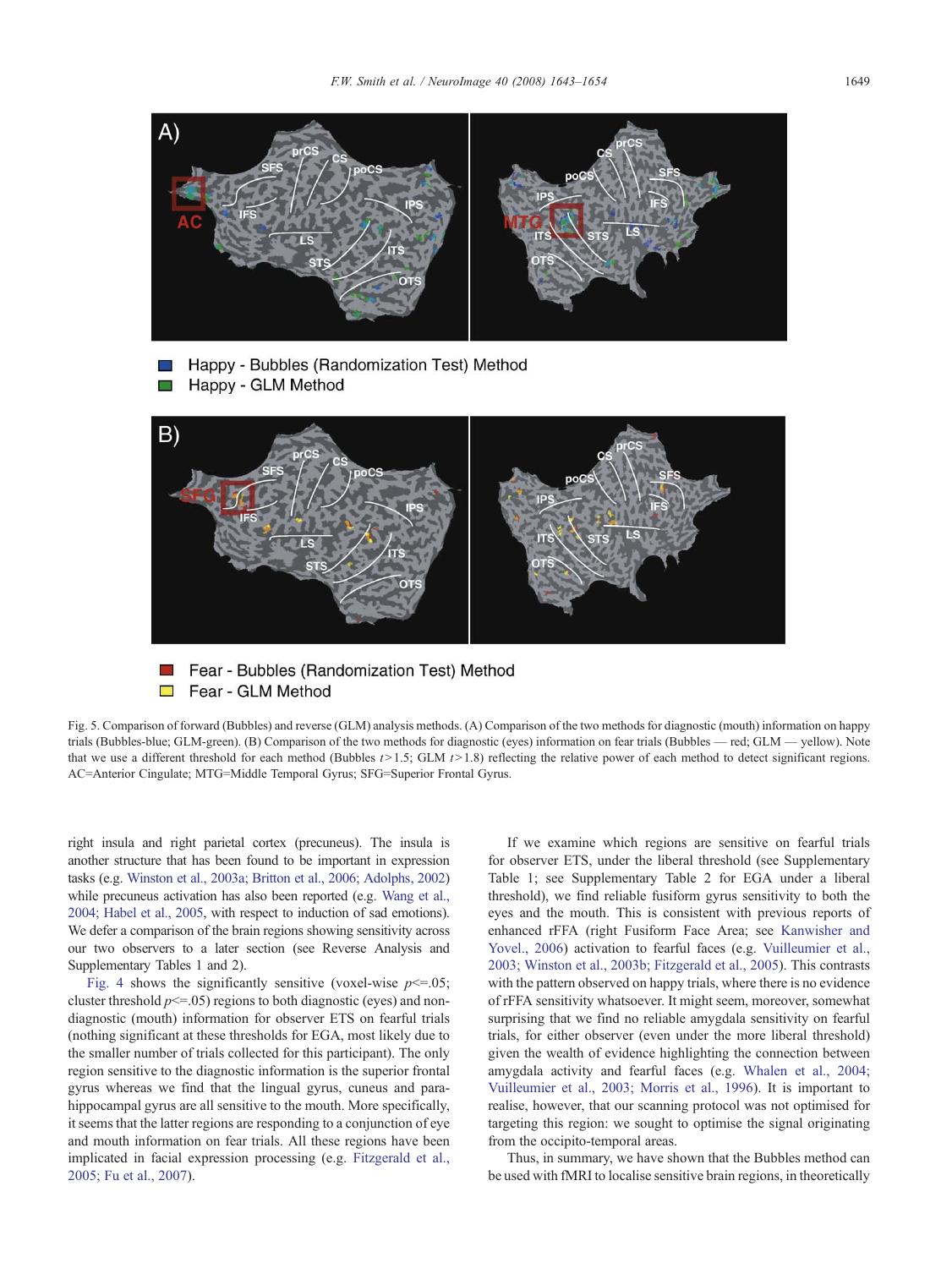

Fig. 6. Comparison of ETS and EGA for an HRF sample point of 4 s post-stimulus (GLM). (A) Areas observed sensitive for EGA to the diagnostic feature for each expression (happy—green; fear—yellow). (B) Areas observed sensitive for ETS to the diagnostic feature for each expression (happy—green; fearyellow). Note we use a different threshold for the two observers (EGA  $t > 1.5$ ; ETS  $t > 1.8$ ) reflecting the fact that there are different numbers of trials per observer. STS = Superior Temporal Sulcus; AC = Anterior Cingulate; C/PrC/PC=Region including cuneus, pre-cuneus bordering posterior cingulate.

meaningful brain areas, and to depict the visual information processing strategies of each such region.

# Reverse (GLM) Analysis

In order to corroborate the results obtained with the Bubbles approach, we also performed a reverse analysis (see Methods).<sup>1</sup> As opposed to sorting bubble masks as a function of BOLD amplitude, deriving a classification image and correlating this with feature templates (as one does in the forward analysis) we here assign each trial a continuous value which measures the extent to which the bubble mask for that trial is a good representation of either the eyes or the mouth (different regressors), independently for each expression (four regressors in total). This allows us to search for brain regions displaying a strong relation between BOLD amplitude and the presence of an important visual feature (i.e. the eyes or the mouth) by using a standard GLM.

We present, in [Fig. 5](#page-6-0), a comparison of the two methods of analysis for an HRF sample point of 4 s (for observer ETS): we observe a good degree of agreement for each expression. Note the clear agreement, for diagnostic happy, in bilateral anterior cingulate and right middle temporal gyrus (good agreement is also present for posterior cingulate and inferior occipital gyrus though harder to visualise on the flatmap projection), and for diagnostic fear, in the superior frontal gyrus (left). Thus we have corroborated our main results by two different approaches. The results for the second observer (not shown) are comparable.

In addition to corroborating our main results with two different methods, we present in Fig. 6, a (whole-brain) comparison between our two observers for a HRF sample point of 4 s (note we set different thresholds per observer due to the different number of trials collected). We observe an overlap in sensitivity in three main

<sup>1</sup> We are most grateful to an anonymous reviewer for pointing out the feasibility of such an approach.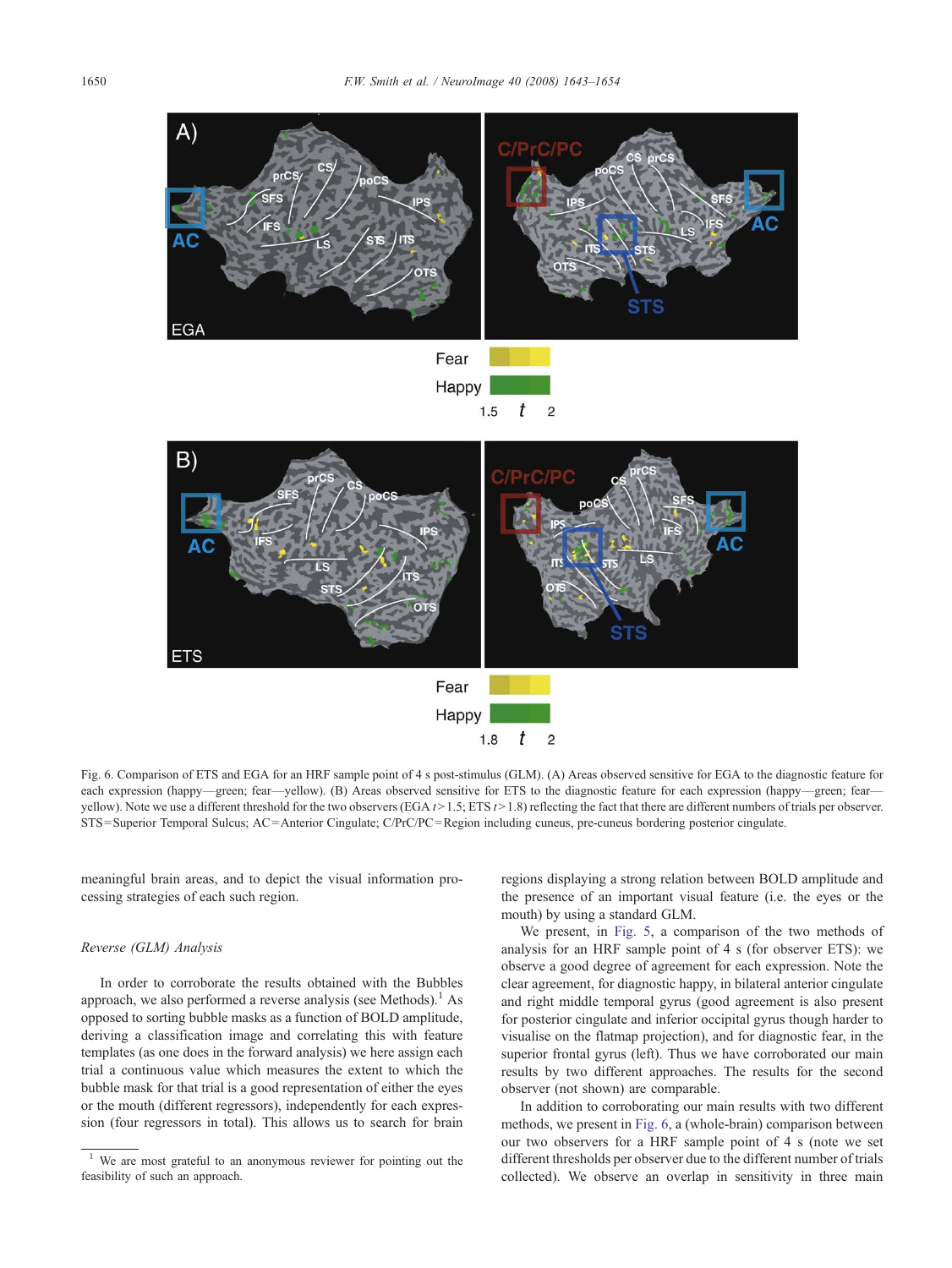regions: bilateral anterior cingulate, right superior temporal sulcus (around Middle Temporal Gyrus), and a region around cuneus / precuneus bordering posterior cingulate. Given the different number of trials obtained for each observer we believe the agreement seen is reasonable. Thus the whole-brain projection, at offset thresholds, has shown that there are several regions of consistent sensitivity across observers.

Furthermore, due to the relative ease of performing the GLM, we were able to run this analysis over a series of HRF sample points. We show the results of such an analysis in Fig. 7A. Note the gradual emergence and disappearance of strong bilateral activity around the middle temporal gyri, and the region encompassing the cuneus / precuneus bordering posterior cingulate, at a time frame of 3 to 7 s post-stimulus. We observe this pattern more strongly for diagnostic happy than diagnostic fear but it seems to be present in both cases. Note, in addition, the strong activity in the anterior cingulate region for diagnostic happy (this is only observed fleetingly for fear). Thus, we can be confident of the important role these regions play in the present task.

In Fig. 7B, we also present a time course analysis for several ROIs defined significant at an HRF sample point of 4 s. These plots clearly show the relevant areas responding selectively to either diagnostic happy (left anterior cingulate; right middle temporal gyrus) or diagnostic fear (left superior frontal gyrus). Thus it seems



Fig. 7. Diagnostic information sensitivity as a function of HRF sample point (observer ETS). (A) Flatmap projection of the sensitive diagnostic areas for each expression (happy—green; fear—yellow—both  $t > 1.8$ ) across a range of HRF sample points for observer ETS. (B) Time course of beta weights for selected ROIs for each expression (happy: left anterior cingulate, right middle temporal gyrus; fear: left superior frontal gyrus). The ROIs are defined as significant  $(t>1.99$ , cluster threshold of 300 voxels) at a HRF sample point of 4 s post-stimulus. (C) The diagnostic information for each expression modulating the brain areas as shown in (A) and (B). MTG=Middle Temporal Gyrus; C/PrC/PC=Region including cuneus, pre-cuneus bordering posterior cingulate.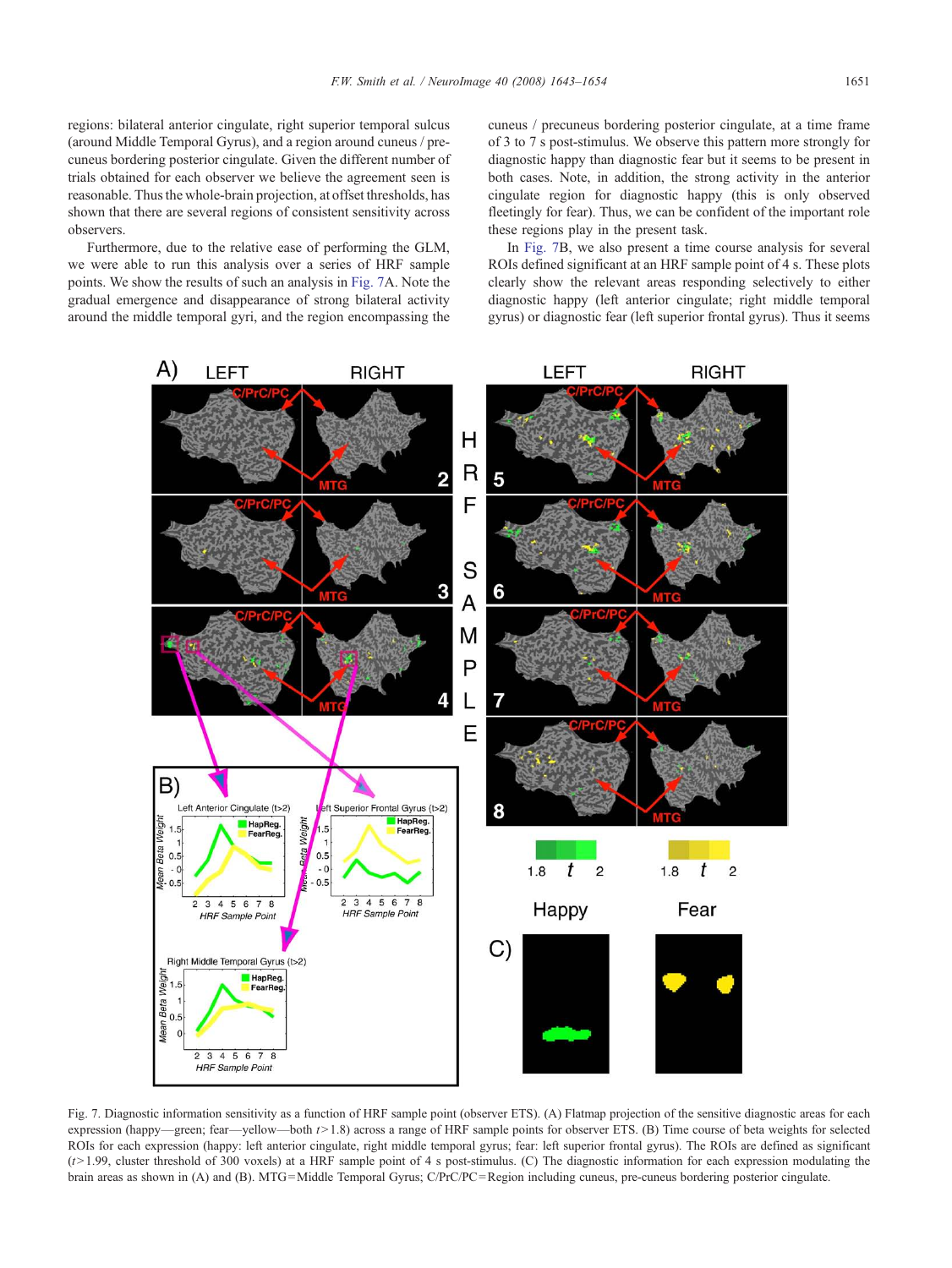

Fig. 8. Hierarchical cluster analysis (single linkage algorithm using correlation distance metric) of the regions displaying diagnostic information sensitivity for ETS on happy trials ( $p<1$  voxel wise, arbitrary cluster threshold of 300 voxels, Bubbles analysis). Each row represents a different cluster of brain regions, with the second image in each row representing the cluster centroid of the given cluster (the first image is the thresholded version of the given centroid). The right hand side of each cluster shows the classification images for each different region assigned to that cluster.

that the highlighted regions do show selective sensitivity for the diagnostic feature of one given expression.

# Information of Sensitive Brain Regions

We now highlight the potential which lies in directly analysing the actual visual information that modulates each sensitive brain region, for a given observer, expression and template. Fig. 8 shows, on the right hand side, the classification images for all brain regions sensitive to diagnostic information (at a liberal threshold there are 18 such regions) for observer ETS on happy trials (defined from the Bubbles analysis method). We have picked out this combination of observer, expression and template for the purposes of providing a demonstration. Although there may not seem to be large differences in visual information use across these 18 regions, there are certainly subtle differences in the use of information, especially as concerns the mouth. It can clearly be seen that the similarity of information use between related brain areas, in particular between the left and right

anterior cingulate (Fig. 8, fourth row) and the left and right lingual gyrus (Fig. 8, first row) is high. We formalised these notions by performing a cluster analysis on the classification images shown on the right hand side in Fig. 8. The images are in fact shown organised by clusters in Fig. 8, where each row represents a different cluster, with the cluster centroid presented second from the left hand side. It is clear that on all possible occasions where bilateral sensitivity was evident those bilateral structures are grouped together by the cluster analysis. The probability of observing this pattern by chance for each pair of bilateral structures is low.2 Thus our method may provide a

<sup>&</sup>lt;sup>2</sup> The probability, assuming independence of all selected brain regions, would be 0.2^8. Note that the same pattern (each pair of bilateral structures being grouped together in the same cluster) is evident for all cluster sizes ranging from 2 to 6, and that for cluster sizes of 7 to 9, the same three out of four of the bilateral structures are grouped together. Thus the ability to classify bilateral structures in terms of the visual information they are modulated by is non-chance.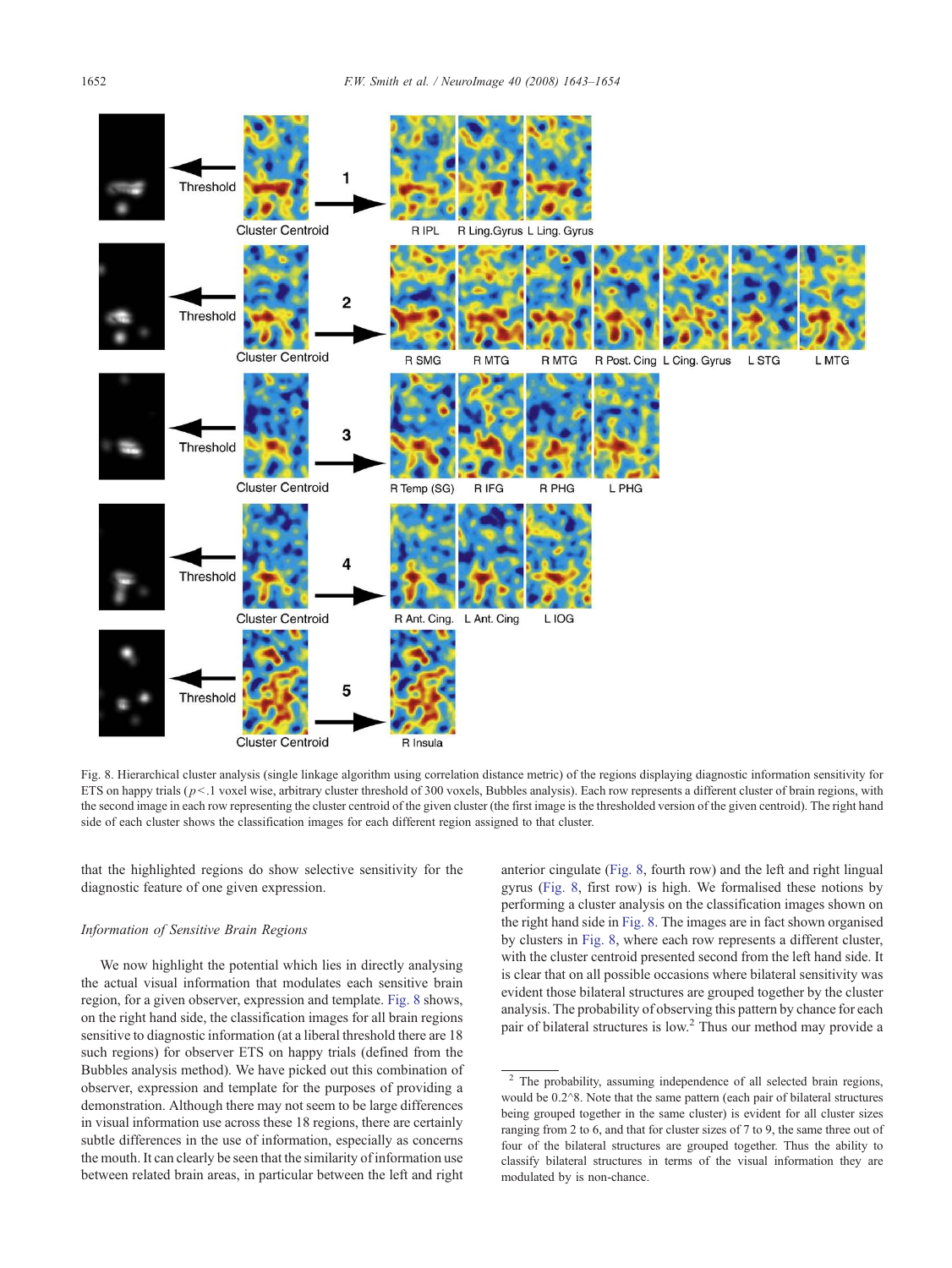<span id="page-10-0"></span>way to identify candidate networks of brain regions solely in terms of the stimulus information they are maximally responsive to.

# General discussion

In summary, we have mapped out the information sensitivity of the brain for the categorization of two emotions, happy and fearful, and two observers, depicting the brain regions which are significantly modulated by the diagnostic (and non-diagnostic) information for each categorisation. In addition, we have shown the 'information state' of each such brain region: that is, the visual information in a face which modulates the activity of the given region. Furthermore we have corroborated our results by performing a reverse (GLM) analysis and extended that analysis to range across different HRF sample points. Finally, we have shown the potential of analysing the function of a set of brain regions in terms of the visual information they process. We now turn to comment upon some specific aspects of our methodology.

We contrasted two complementary methods of analysis in the present work: one based on pre-existing work with Bubbles (see e.g. [Schyns et al., 2007\)](#page-11-0) and a novel randomization test, the other based on the GLM. The most important point is the degree of agreement between the two methods: although the two techniques are not always equal in terms of power (the GLM would seem to have more, on the whole) by using offset thresholds the overlap is very high. The fact that we can replicate our results with two different analysis methods gives us confidence in the validity of applying Bubbles to fMRI. We also note that while the Bubbles analysis and the GLM give similar results the Bubbles method provides a richer representation than the employed  $GLM$  — i.e. a two dimensional classification image representing the visual information modulating the BOLD signal for each voxel in the brain. Although we have simplified here by correlating such classification images with feature templates this is not the only approach one could take.

A different type of approach, and one which is perhaps intuitively more appealing, would be to perform a PCA or a spatial ICA on the voxel-based classification images. This would give a natural means of grouping a specific configuration of visual information with a specific set of brain regions whilst making use, simultaneously, of the whole visual information space. As the present method does not make use of the whole information space, it is possible that sensitivity to different configurations of visual information exists within the brain but that we have not picked it up: we can, however, be sure that we have captured the information sensitivity of the brain to both the eyes and the mouth for each expression considered (i.e. the critical visual information in the present task). Thus Bubbles does provide, in principle, a richer representation of the response properties of brain voxels. It would also be interesting, as an aside, to perform the Bubble analysis in a multivariate manner since different types of information have been shown to be detectable by univariate and multivariate methods of analysis (see e.g. [Kriegeskorte et al., 2006\)](#page-11-0).

We have, in addition, shown the potential of analysing the activity of a set of brain regions in terms of the information they process: our analysis successfully grouped together bilateral brain areas more often than would be expected by chance. Extending this analysis to incorporate time as a factor (as we have done with the GLM method) we will potentially be able to trace the flow of visual information from one brain region to another.

On a different note, now that the validity of the basic method has been established we can foresee several potentially fruitful applications: for instance, what visual information is the amygdala modulated by in a multiple facial expressions task? There have been suggestions that the eyes are critical in fear (e.g. [Whalen et al., 2004\)](#page-11-0) but other work suggests that the amygdala is activated similarly in response to all emotions (e.g. [Winston et al., 2003a\)](#page-11-0). Thus it would be interesting to discover whether the amygdala is sensitive to the diagnostic information for the judgment at hand (e.g. the eyes in fear, the mouth in happy) or to a particular configuration of visual information across expression (perhaps the eyes). We would, however, have to adapt our scanning procedure to maximise the signal coming from the amygdala area to answer this question.

Thus, in sum, we have put forward a new method with which to study the brain in the realm of high-level vision experiments. We have shown that it is possible to depict the visual information which modulates activity in different regions of the brain, separating out real sensitivity from noise. Further, our technique suggests that many important regions involved in facial expression processing are sensitive to the diagnostic information of the judgment at hand. Finally, by contrasting the information processing strategies of different brain regions, our method may provide a new way to identify candidate neural networks. We have now a new set of tools which allow us to analyse human brain function in an information processing space.

# Acknowledgments

The authors would like to thank two anonymous reviewers for their helpful comments on a previous version of the manuscript.

#### Appendix A. Supplementary data

Supplementary data associated with this article can be found, in the online version, at [doi:10.1016/j.neuroimage.2008.01.029](http://dx.doi.org/doi:10.1016/j.neuroimage.2008.01.029).

# References

- Adolphs, R., 2002. Recognising Emotion from Facial Expressions: Psychological and Neurological Mechanisms. Behav. Cogn. Neurosci. Rev. 1,  $21-62$ .
- Adolphs, R., Gosselin, F., Buchanan, T.W., Tranel, D., Schyns, P., Damasio, A.R., 2005. A mechanism for impaired fear recognition after amygdala damage. Nature 433, 22–23.
- Britton, J.C., Taylor, S.F., Sudheimer, K.D., Liberzon, I., 2006. Facial expressions and complex IAPS pictures: Common and differential networks. NeuroImage 31, 906–919.
- Bush, G., Luu, P., Posner, M.I., 2000. Cognitive and emotional influences in anterior cingulate cortex. Trends Cogn. Sci. 4, 215–222.
- Chauvin, A., Worsley, K.J., Schyns, P.G., Arguin, M., Gosselin, F., 2006. Accurate statistical tests for smooth classification images. J. Vis. 2005 5, 659–667.
- Dailey, M., Cottrell, G.W., Reilly, J., 2001. California Facial Expressions, CAFE, unpublished digital images, UCSD Computer Science and Engineering Department.
- Ekman, P., Friesen, W.V., 1978. The facial action coding system (FACS): A technique for the measurement of facial action. Consulting Psychologists Press., Palo Alto, CA.
- Fitzgerald, D.A., Angstadt, M., Jelsone, L.M., Nathan, P.J., Phan, K.L., 2005. Beyond threat: Amygdala reactivity across multiple expressions of facial affect. NeuroImage 30, 1441–1448.
- Forman, S.D., Cohen, J.D., Fitzgerald, M., Eddy, W.F., Mintun, M.A., Noll, D.C., 1995. Improved assessment of significant activation in functional magnetic resonance imaging (fMRI): use of a cluster-size threshold. Magn. Reson. Med. 33, 636–647.